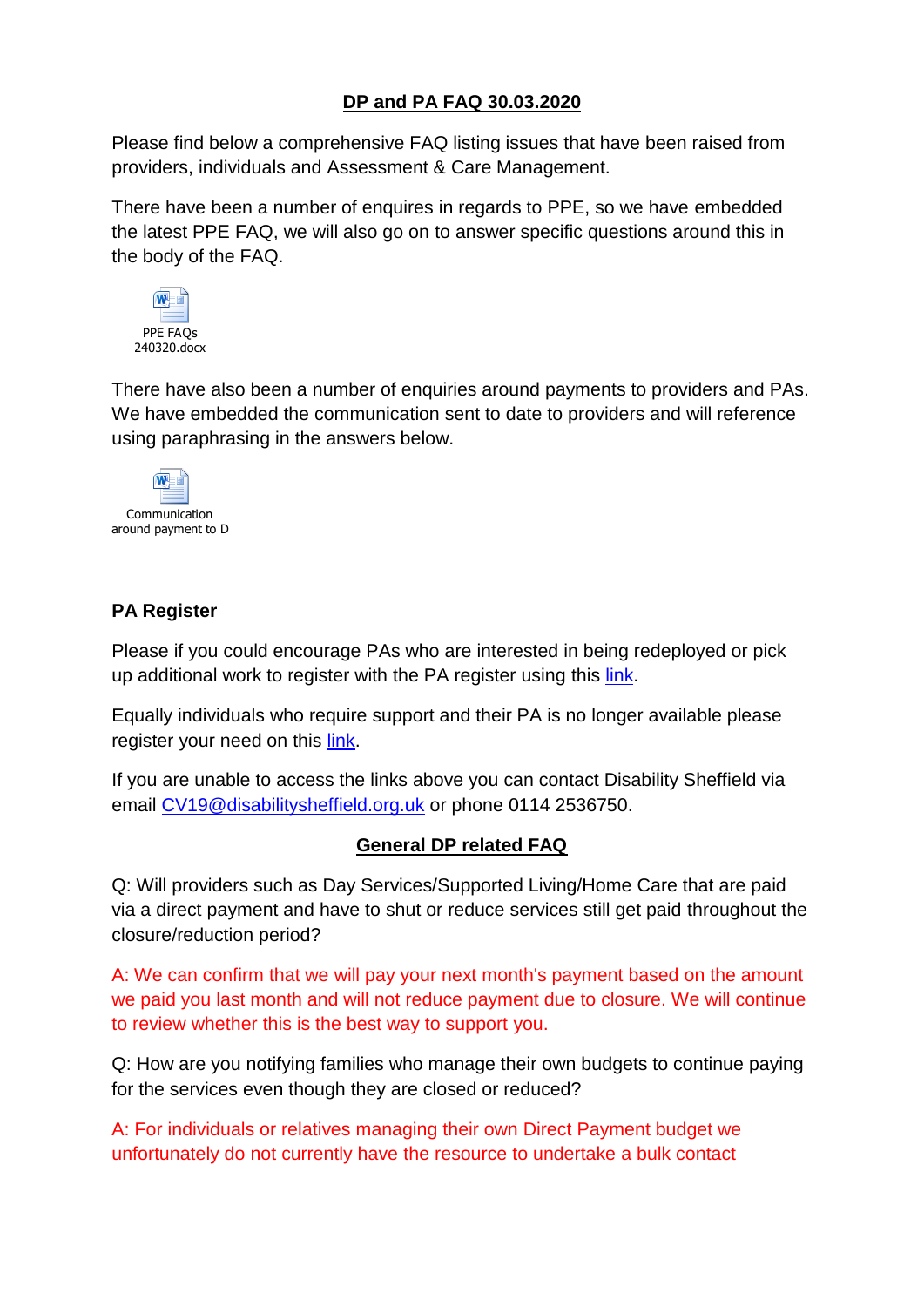communication. We would suggest that the providers continue to invoice and if this is disputed they are redirected to Social Care Accounts for clarification around this.

Q: Are people in receipt of Direct Payments being advised to continue to pay providers?

A: We can confirm that we will pay your next month's payment based on the amount we paid you last month and will not reduce payment due to closure. We will continue to review whether this is the best way to support you. Money managers have been notified of this on the 25<sup>th</sup> of March. For individuals or relatives managing their own Direct Payment budget we unfortunately do not currently have the resource to undertake a bulk contact communication. We would suggest that the providers continue to invoice and if this is disputed they are redirected to Social Care Accounts for clarification around this.

Q: We have some people who are trying to rearrange support, to hours that we won't be able to realistically fulfil and we're therefore concerned that people will try and withhold payment.

A: We appreciate that rotas will be particularly challenging during this time. We would appreciate as much flexibility as possible to support individuals changing needs. Please contact social care on 0114 2734908 if there are calls that individuals feel are vital and cannot be met by the current provider.

Q: Will people be allowed to serve notice and try and care for their family members themselves and pay themselves?

A: Any notice periods would to be in according to the contract agreed at the time of procuring the services. Please note that if service is cancelled there is no guarantee it can be resumed after this period. Please contact the social care team to discuss this issue on a case by case basis.

Q: Where people are advised to Socially Isolate (i.e. all adults with Learning Disabilities) would the council like us to continue to try and provide support or is our judgement to reduce or stop support acceptable (bearing in mind the risk assessments we will undertake in each case for wellbeing). In the latter scenario, how would you like us to notify you of those decisions.

A: We would implore providers to continue to deliver support where possible in line with government guidelines around [Social Distancing](https://www.gov.uk/government/publications/covid-19-guidance-on-social-distancing-and-for-vulnerable-people?utm_source=c2519d2e-b685-423d-a96c-6ec2cb69faed&utm_medium=email&utm_campaign=govuk-notifications&utm_content=immediate) and [PPE.](https://www.england.nhs.uk/coronavirus/wp-content/uploads/sites/52/2020/03/PPE-Letter-FINAL-20-March-2020-updated-on-22-March-2020.pdf) If you are no longer able to offer support please notify us at [providercovid19@sheffield.gov.uk](mailto:providercovid19@sheffield.gov.uk) and alert social care in regards to the particular individual.

Q: I wanted to check how this will impact clients who have to contribute towards their support? If we charge / pay for services as usual, but the client didn't actually receive a service are they still expected to contribute towards it?

A: Under the Coronavirus Act, during the emergency period we no longer have a duty to carry out financial assessments. We cannot charge people for their care and support unless we have already carried out a financial assessment and are aware of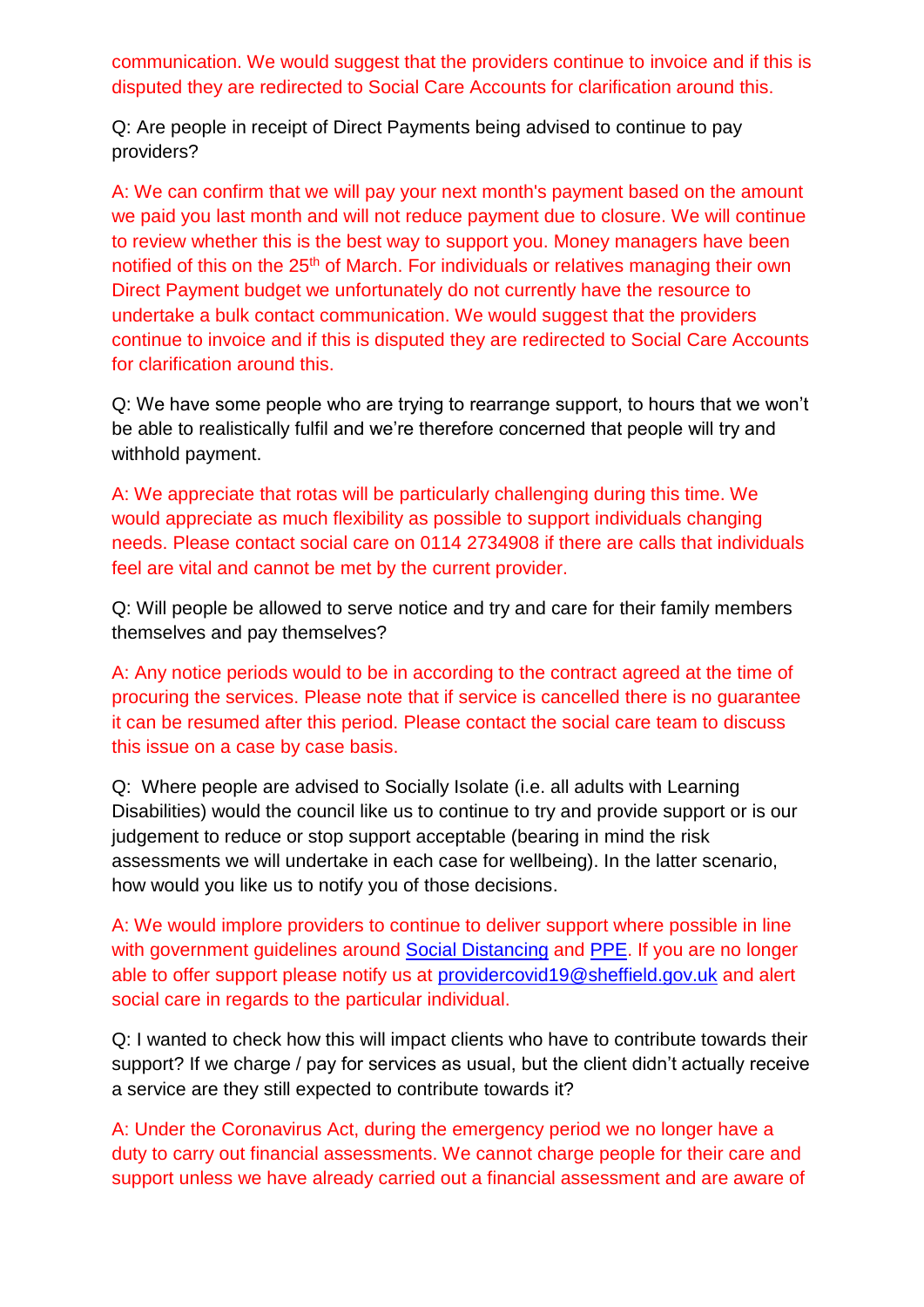the maximum they can afford to contribute towards the cost. If we have not charged a person for their care during the emergency period, we may do so retrospectively after the conclusion of the emergency period (subject to financial assessment).

We are still discussing how to address this issue with individuals whose contribution has already been assessed. We will update the FAQ once this decision has been made.

Q: I'm just wondering if the PPE will be dropped at my home address as I run my business from home, but still working.

A: Please follow the [guidance](https://www.gov.uk/government/publications/covid-19-residential-care-supported-living-and-home-care-guidance/covid-19-guidance-on-home-care-provision) on when PPE is required. Sheffield City Council Commissioning team will be able to facilitate the distribution of PPE for non CQC registered providers. If a PA requires PPE please contact Disability Sheffield at [CV19@disabilitysheffield.org.uk](mailto:CV19@disabilitysheffield.org.uk) or 0114 2536750.

Q: Supported Living Services – we have some families wanting to take service users home. Will we continue to receive our contracted fees during this period?

### A: Yes

Q: We are beginning to see a reduction in available care staff. We have been in discussions with Staffing Agencies, however they are in the same situation. Now that schools are closing, if our care staff team deteriorates is there a contingency plan in place at the Council/NHS – for example could we request NHS/Council care staff?

A: Local staffing agencies have informed us of their current recruitment plans to help support the care sector. We will also be able to update you on Sheffield City Council's volunteer workforce soon. Please note that care workers are classified as key workers which will enable their children to still attend school. If these concerns arise please contact us on [providercovid19@sheffield.gov.uk](mailto:providercovid19@sheffield.gov.uk) and we will look into this as a case by case basis to help prevent any provider failure.

Q: We are starting to struggle to maintain delivery of essential PPE equipment. Is there a process in place where we can request these from the Council/NHS as part of joint working?

A: All CQC registered providers that deliver personal care have already been assigned some PPE. Please follow the [government guidance](https://www.england.nhs.uk/coronavirus/wp-content/uploads/sites/52/2020/03/PPE-Letter-FINAL-20-March-2020-updated-on-22-March-2020.pdf) in this area and refer to the embedded PPE FAQ above.

Q: What if my contingency runs out as I need my staff to do additional hours if I am poorly?

A: We are still discussing how to address this issue. We will update the FAQ once this decision has been made.

Q: Is there rescue packages of support available?

A: Please contact social care for any emergency packages that are needed.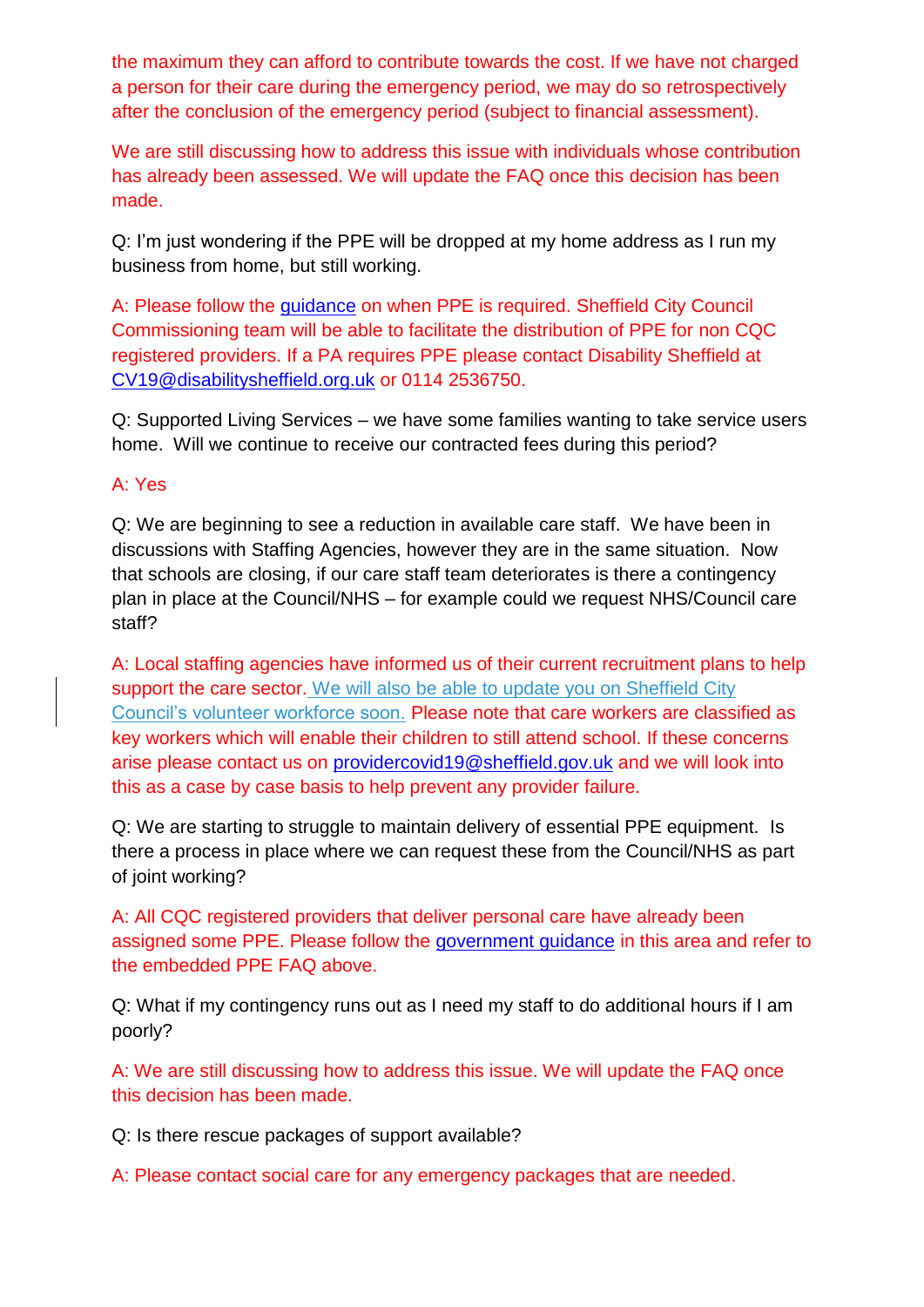Q: Where do we stand with regards to receiving payments? For our direct payment clients, for example client cancelling last minute or without 24 hour notice as per our client terms and conditions support are charged at normal rate.

A: We can confirm that we will pay your next month's payment based on the amount we paid you last month and will not reduce payment due to closure. We will continue to review whether this is the best way to support you.

Q: We have some client/families that have cancelled support for 12 weeks due to self-isolation, expressing they wish for their support to commence after this with their regular support workers. Can we continue to charge for this support?

A: We can confirm that we will pay your next month's payment based on the amount we paid you last month and will not reduce payment due to closure. We will continue to review whether this is the best way to support you.

Q: Can I buy resources and equipment e.g. books, jigsaws etc out of my DP now that day services are cancelled?

A: If you are in a receipt of a Direct Payment this can be repurposed or surplus used to purchase some equipment. Please keep records of any additional costs incurred over the forthcoming weeks so that we can work with you to reconcile these.

Q: Will I need to pay the care provider out of my DP when they have ceased providing carers due to concerns they have that my daughter may have the virus?

A: We can confirm that we will pay your next month's payment based on the amount we paid you last month and will not reduce payment due to closure. We will continue to review whether this is the best way to support you.

## **PA FAQ**

Q: Can we continue to pay PAs if the individual decides to cancel shifts?

A: We can confirm that we will advise your employer to pay your next month's payment based on the full amount you were paid last month and will not reduce payment due to any changes in support delivered.

Q: Can a PA still be paid a normal wage if they need to self-isolate?

A: This depends on the reason for self-isolation if the individual you support or a member of their household is symptomatic, isolating due to child care or isolating due to having a household member in a risk group we recommend that their wage is paid in line with the following statement: *We can confirm that we will advise your employer to pay your next month's payment based on the full amount you were paid last month and will not reduce payment due to any changes in support delivered*. If your PA is unwell, Covid-19 sick pay [guidance](https://www.gov.uk/government/publications/guidance-to-employers-and-businesses-about-covid-19/guidance-for-employers-and-businesses-on-coronavirus-covid-19#sick-pay) applies. If your PA isolates due to any other reason please ask them to use their annual leave allowance of offer them unpaid leave.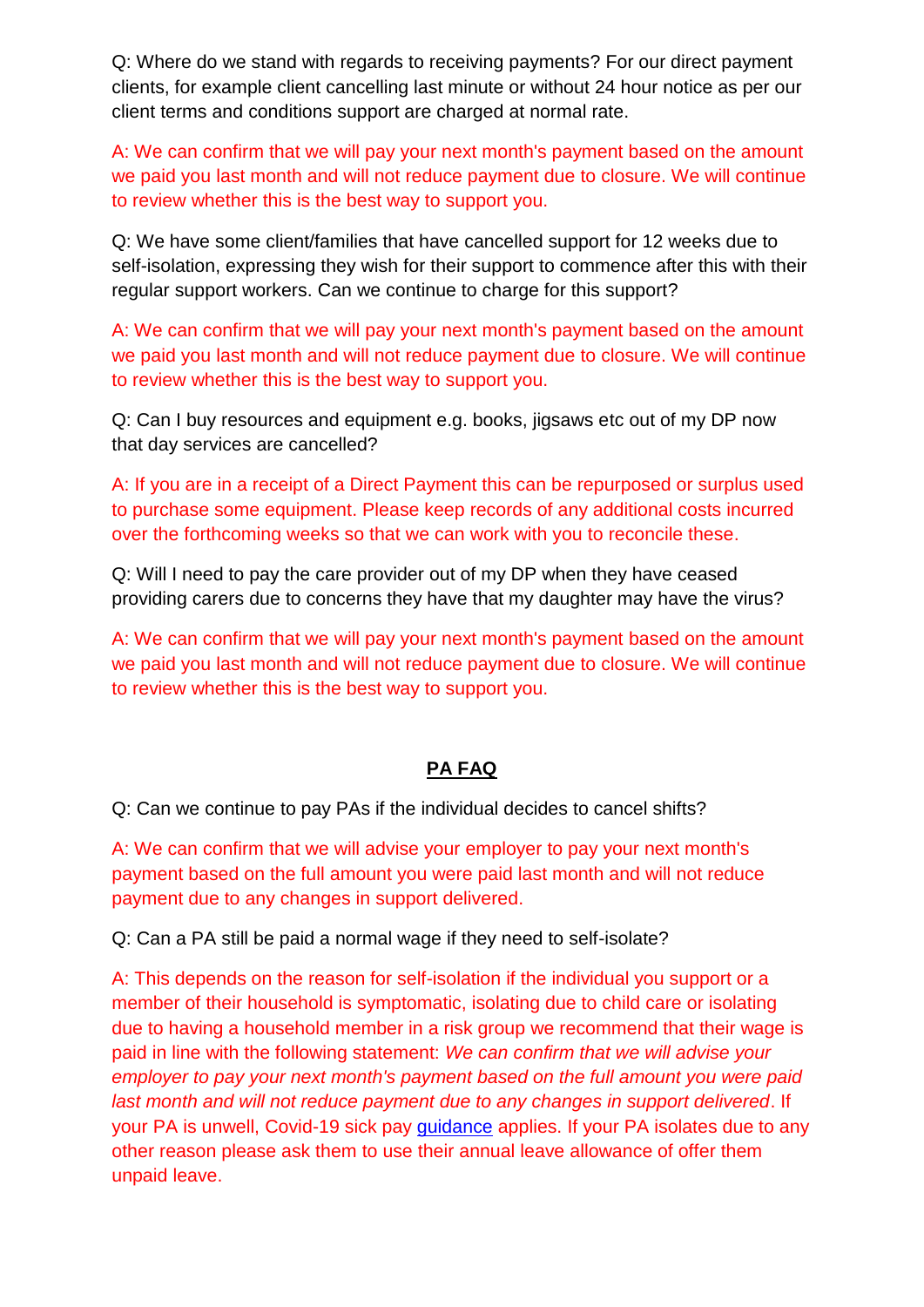If you need further advice please contact your payroll provider or Disability Sheffield PA advice line 0114 2536750.

Q: Can a PA still be paid a normal wage if the individual they are supporting needs to self isolate?

A: We can confirm that we will advise your employer to pay your next month's payment based on the full amount you were paid last month and will not reduce payment due to any changes in support delivered.

Q: Can a PA still be paid a normal wage if the government introduces a lockdown for an extended period of time?

A: We can confirm that we will advise your employer to pay your next month's payment based on the full amount you were paid last month and will not reduce payment due to any changes in support delivered. This will be kept under review as government guidelines change.

Q: My PA has had to stop working to look after their family, is there any other support I can access?

A: Please contact Disability Sheffield on [CV19@disabilitysheffield.org.uk](mailto:CV19@disabilitysheffield.org.uk) or 0114 2536750 that are in the process of creating a PA matching service to address issues such as these.

Q: What if I contract Coronavirus, can my PAs access PPE? Do we need to pay for this?

A: PAs can access PPE for free by contact Disability Sheffield on [CV19@disabilitysheffield.org.uk](mailto:CV19@disabilitysheffield.org.uk) or 0114 2536750. Please consider the [government](https://www.england.nhs.uk/coronavirus/wp-content/uploads/sites/52/2020/03/PPE-Letter-FINAL-20-March-2020-updated-on-22-March-2020.pdf)  [guidelines](https://www.england.nhs.uk/coronavirus/wp-content/uploads/sites/52/2020/03/PPE-Letter-FINAL-20-March-2020-updated-on-22-March-2020.pdf) to when PPE is required.

Q: Can I have a live in PA if it comes to a lockdown situation?

A: Please contact the social care team on 0114 2734908 for advice if this situation was to arise.

Q: Can I pay for my PA to travel to work in a taxi instead of using public transport?

A: Yes, please record any additional spend and keep receipts for auditing purposes.

Q: Can I have my PAs work longer shifts e.g. 30 hours in a run?

A: All shifts would have to comply with the [employment law requirements.](https://www.acas.org.uk/working-hours)

Q: Can family members be paid as a PA?

A: Please contact the social care team to discuss this issue on a case by case basis.

Q: Can I pay myself to cover the hours that PAs are unable to work?

A: Please contact the social care team to discuss this issue on a case by case basis.